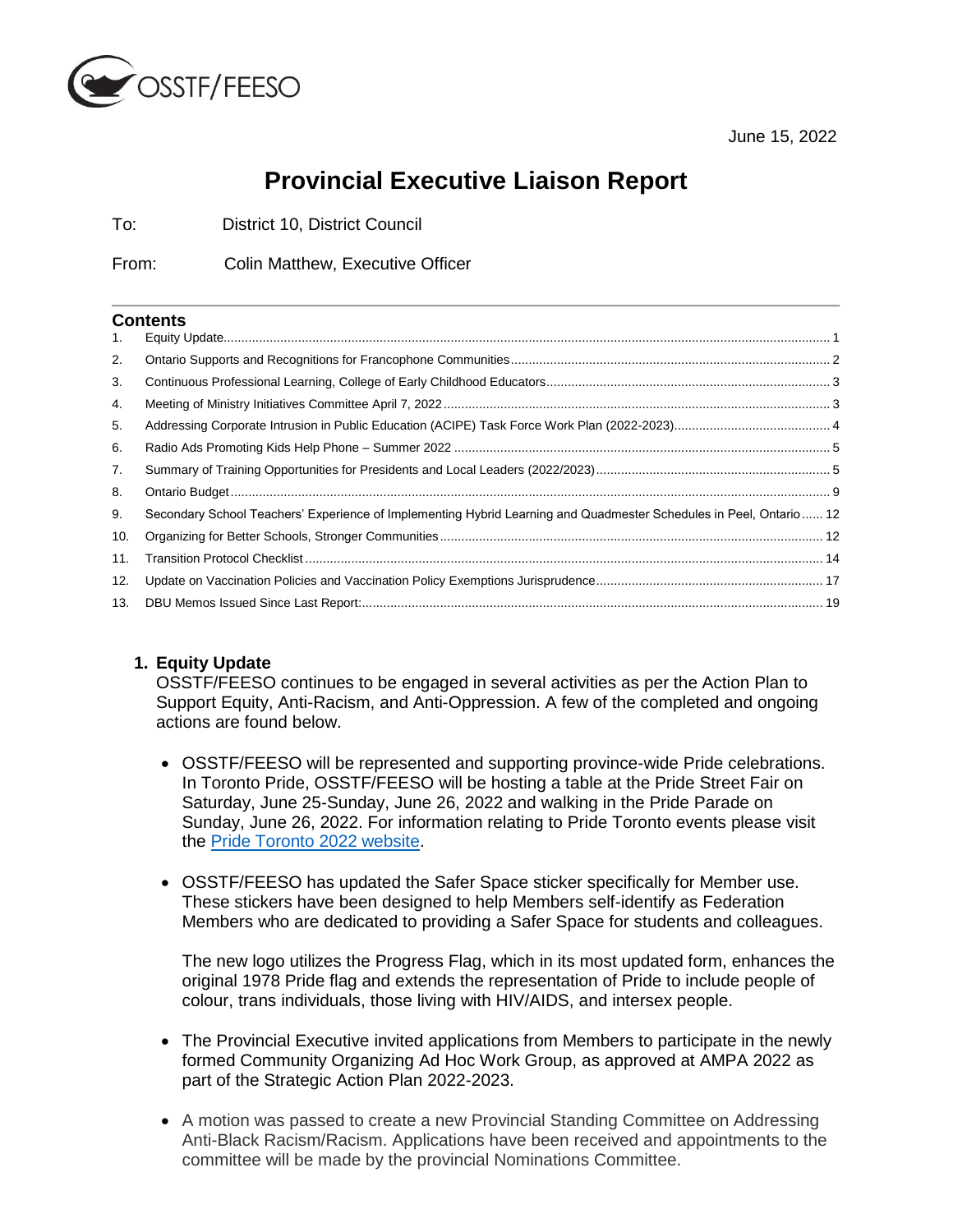- A motion was passed at AMPA 2022 to add a permanent budget line for the Equity Mentorship Program (EMP). During phase one of the program, Members interested in becoming mentees were encouraged to apply. Ten mentees have been selected for the 2022-2024 EMP. Members will be invited in September 2022 to apply as mentors in the EMP.
- OSSTF/FEESO sent six representatives to the International Lesbian, Gay, Bisexual, Trans, and Intersex Association (ILGA) World Conference, held in Long Beach, California from May 2-6, 2022. The conference combined small group sessions with larger plenary gatherings, primarily with a focus on youth engagement and the intersection of identities within the 2SLGBTQI+ community.
- The Educational Services Department has released the Canadian Women's Lives curriculum resource which is available on the OSSTF/FEESO website [\(https://www.osstf.on.ca/resource-centre/curricular-materials-and-classroom](https://www.osstf.on.ca/resource-centre/curricular-materials-and-classroom-resources/canadian-womens-lives.aspx)[resources/canadian-womens-lives.aspx\)](https://www.osstf.on.ca/resource-centre/curricular-materials-and-classroom-resources/canadian-womens-lives.aspx). The Canadian Black Lives curriculum resource will be forthcoming.
- Districts and Bargaining Units are encouraged to continue to submit applications for Account #2016 (Anti-Racism and Equity Training for Members), Account #2018 (Anti-Racism and Equity Training), and Account #2085 (Advancing Human Rights Special District Programs). As outlined in the OSSTF/FEESO Financial Handbook, if funds are still available after AMPA, Districts and Bargaining Units may apply for additional funding on a first-come, first-served basis.

# <span id="page-1-0"></span>**2. Ontario Supports and Recognitions for Francophone Communities**

The 2nd year of Francophone Community Grants Program was launched mid-March:

- The available funding has doubled to \$2 million and is used to help non-profit organizations and small businesses serve francophone communities with employment supports and enhancements to the francophone economy. Last year, the program supported cultural organizations, cultural events, the development of French-language services, particularly in health and social services. The goal of the program is to facilitate the promotion of francophone culture and diversity, as well as training and integration programs for newcomers.
- The deadline for Applications was May 11, 2022, and projects must be completed by March 31, 2023.

The Ontario Francophonie Awards were presented late March to three individuals who have made outstanding contributions to "the development and vitality" of *la francophonie en Ontario*:

- The awards began in 2006 and are presented every two to three years, with the last presentations taking place in 2018 (delay until this year due to COVID-19).
- The 2022 recipients are:
	- o Amikley Fontaine, « Francophone » category, the founder of the *Fondation Sylvenie Lindor*, a not-for-profit organization that focuses on empowering Black youth to help them develop the leadership skills needed to better succeed into Ontario;
	- $\circ$  Joël Beddows, « Francophile » category, a prolific artistic director, dramaturg, mentor, teacher and innovator whose visionary projects underscore his deep commitment to Ontario's Francophonie; and,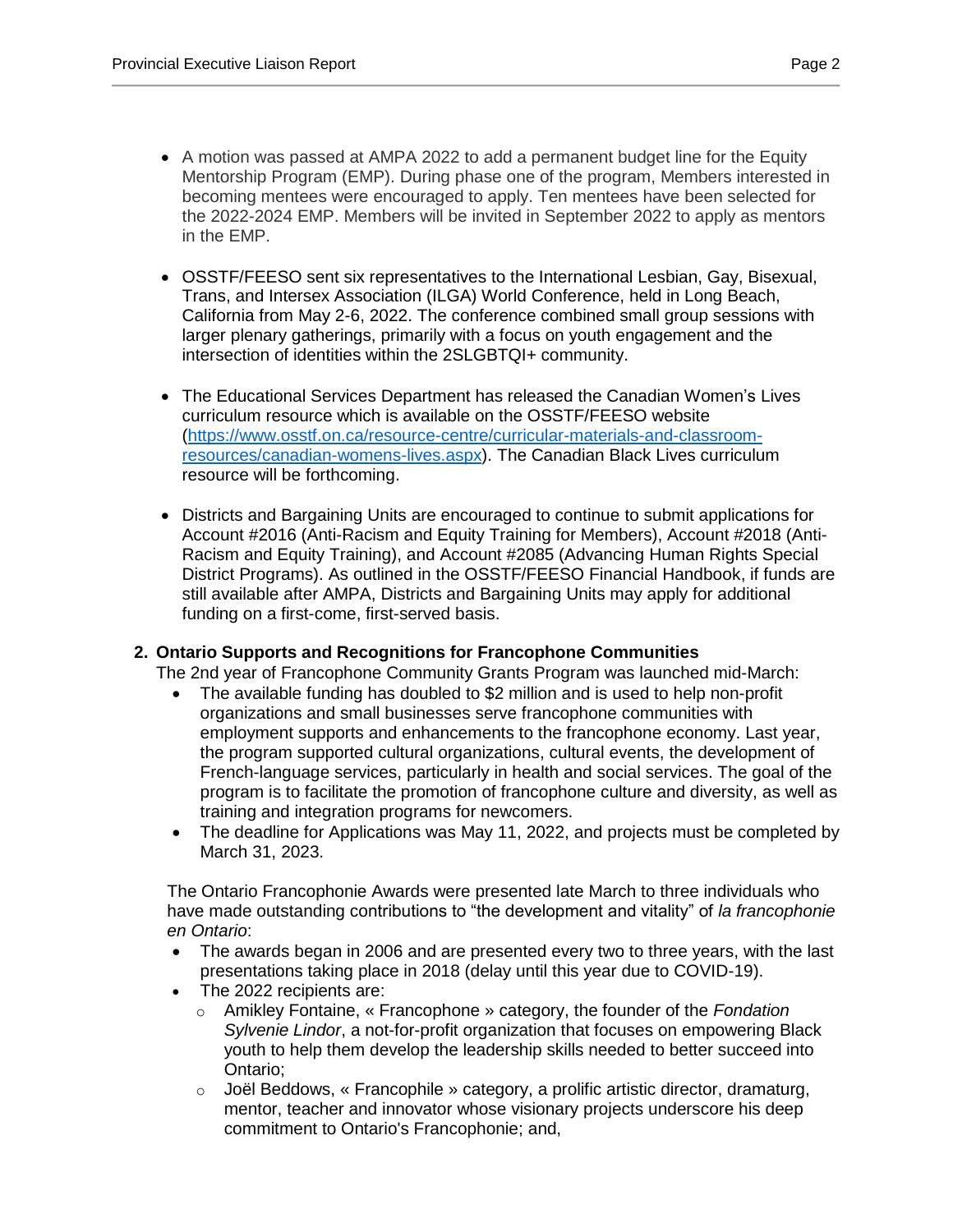o Chloé Atwood, « Young Francophone or Francophile » category, who engages in a variety of issues related to vulnerable individuals, mental health and leadership of young Franco-Ontarian women in her region.

Assigned Educational Services Staff will continue to report on government announcements relevant to the largest francophone population in Canada (outside of Quebec) which includes over 660,000 Ontario Francophones and 1.5 million Frenchspeaking Ontarians.

#### <span id="page-2-0"></span>**3. Continuous Professional Learning, College of Early Childhood Educators**

Beginning in 2017, the College of Early Childhood Educators (CECE) implemented a Continuous Professional Learning (CPL) Program. The Portfolio Cycle of this program was initially two years.

With the introduction of the Sexual Abuse Prevention Program (SAPP) as a legislated requirement, the CECE has:

- reduced the portfolio cycle to 1 year (previously 2)
- reduced the number of required learning goals to 1 (previously 3) and
- $\bullet$  reduced the components to 2 (was 3).

The new, simplified, CPL Portfolio components and relevant resources will be available to members as of July 2022. Further, as the SAPP is required, and members will be given one year to complete that, the new CPL portfolio will become mandatory for members beginning in July 2023.

#### <span id="page-2-1"></span>**4. Meeting of Ministry Initiatives Committee April 7, 2022**

This was the final meeting of the Ministry Initiatives Committee for the 2021-2022 year.

# **Right to Read (OHRC report)**

EDU representatives noted they are not accustomed to taking direction from the OHRC, but this report focuses on important aspects of education. EDU is focusing on an "evidence-based guide for educators for spring 2022."

Concerns were raised by Francophone affiliate reps about the lack of Francophone representation used by the report and the impact of this gap in the application of MOE recommendations. Further concerns were raised by all affiliate groups about the lack of diversity and differentiation the new model proposes for reading instruction. Affiliate representatives noted concerns with the overemphasis of standardization.

#### **STEM**

EDU representatives noted that revised and updated curricula with greater focus on STEM skills and applications will also include knowledge and perspectives of First Nation, Metis, and Inuit communities. There is a PA day planned for 2022-2023 on STEM.

Affiliates highlighted for the Ministry that work-embedded training is the most successful method of training. Additionally, affiliate representatives reminded the Ministry that training materials must be shared in a timely manner and that roll-outs of curriculum revisions need to have sufficient time for implementation.

# **Modernizing Education / Experiential Learning**

EDU representatives outlined the Ministry's interest in gathering input on experiential learning for credit (see the February 17 EDU memo). The Ministry is exploring options to expand opportunities for planned experiential learning, specifically as a course, with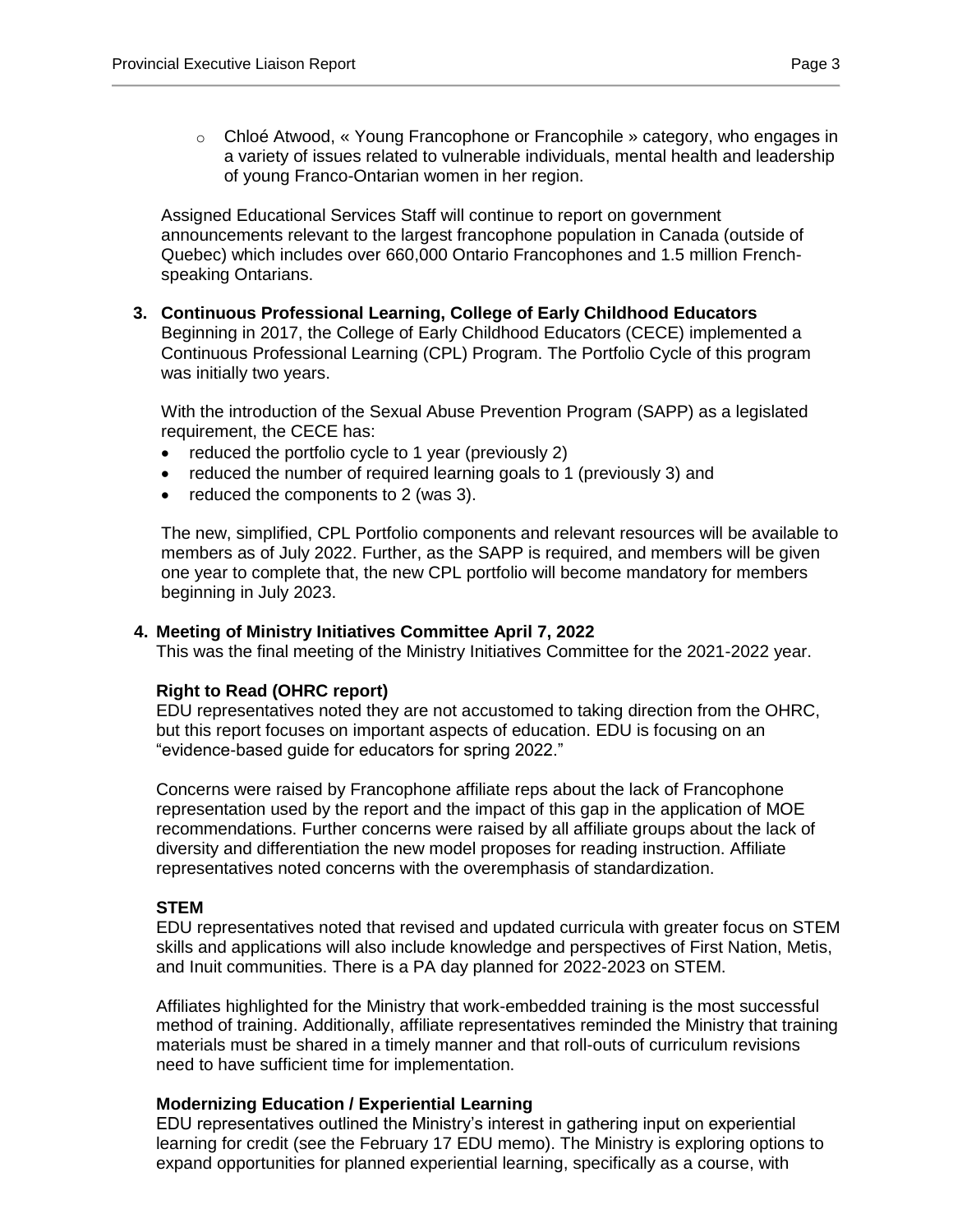students registering with their teacher on a plan, developing learning expectations, and making community partners.

It was clarified that this would be different than PLAR, as its focus would be on planning for future learning. The pilot would be rolled out in the second half 2022-2023 to review and to pilot in a small number of boards.

Affiliate representatives asked questions about roll out, number of credits available, subjects available for this program, staffing/class size numbers and funding, and qualifications for teachers. The Ministry answered that they are considering these questions.

Affiliate representatives also reminded the Ministry that, once again, this would be a program that would require sufficient roll out, training, and supports for education workers and teachers.

# **De-streaming**

Affiliates again asked for metrics for the evaluation of the success of de-streaming. EDU answered that they do not want to see a decrease in Locally Developed classes. They are considering implications of what happens to students after grade 9, by reviewing if more students will move into Academic or Applied courses, and how is de-streaming impacting post-secondary transitions. They will also review course completion numbers and graduation rates. Additionally, part of the grade 9 math survey will include attitudinal questions about how they see themselves as a math learner and students' sense of belonging.

<span id="page-3-0"></span>**5. Addressing Corporate Intrusion in Public Education (ACIPE) Task Force Work Plan (2022-2023)**

The Addressing Corporate Intrusion in Public Education (ACIPE) Task Force is now comprised of two Provincial Executive members, the Chair, and one Vice-Chair from each of the three provincial committees as well as the Directors from Negotiations/Contract Maintenance, Educational Services, Communications/Political Action, and Member Protection.

The work plan between February 2022 and AMPA 2023 has four meetings, culminating in the report to AMPA:

# **1. February/March 2022 (Virtual Meeting)**

 Purpose: members of the Task Force meet to identify what the committees have been working on around corporate intrusion in public education.

#### **2. April/May 2022 (Virtual Meeting)**

 Purpose: members of the Task Force meet to determine committees' work plans to address corporate intrusion for 2022-2023.

# **3. September 2022 (Virtual or In-Person, TBD)**

- Purpose: members of the Task Force meet to discuss actions that the committees will be taking in the 2022-2023 school year to address corporate intrusion within their portfolios.
- Timing: one half-day prior to the first meeting of the Federation year for the ESC/CPAC/PSC meetings (prior to their executive meetings).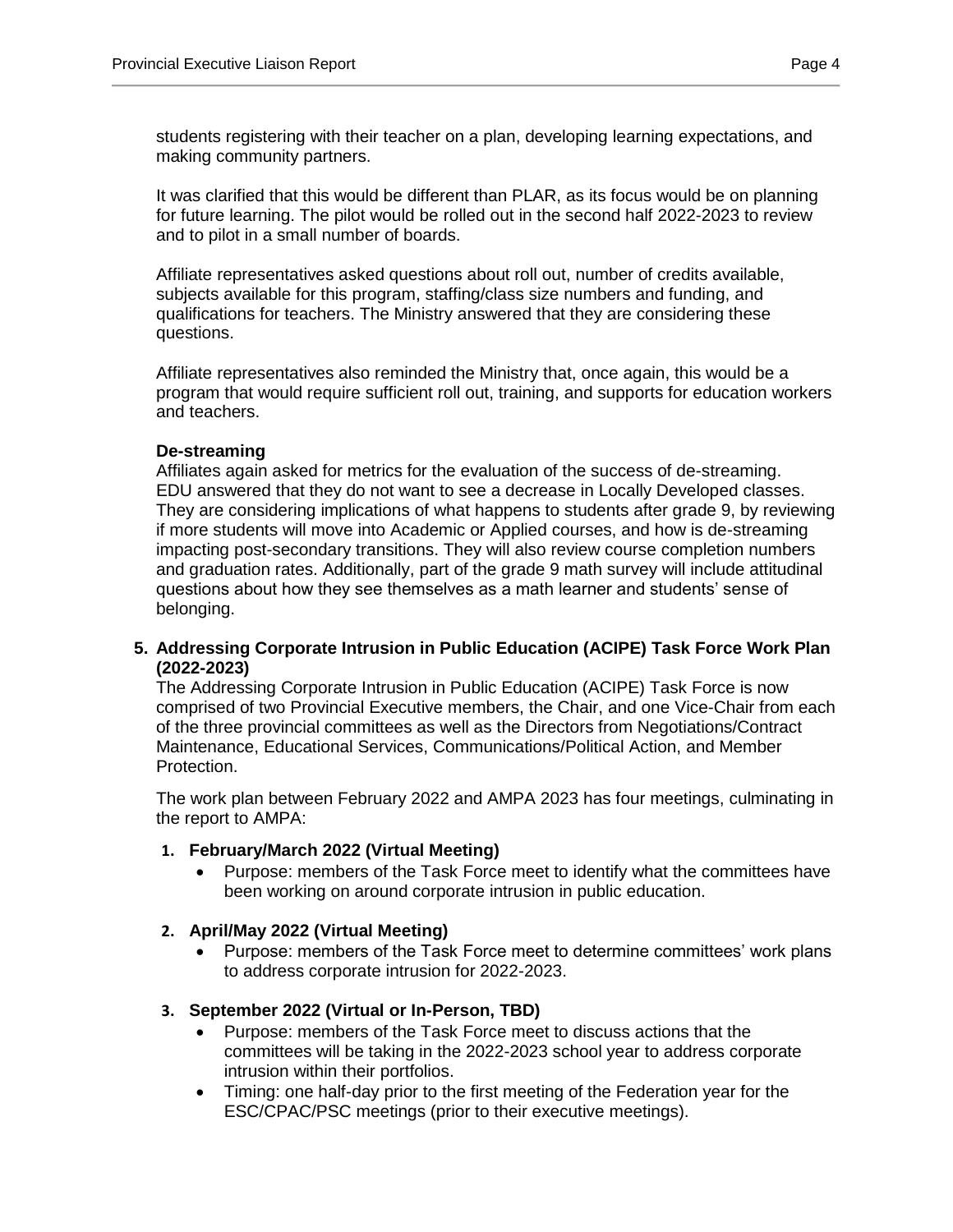# **4. November 2022 (Virtual or In-Person, TBD)**

- Purpose: members of the Task Force to hear updates on the tasks the committees have taken on, to inform report to AMPA.
- Timing: one half-day prior to ESC/CPAC/PSC November meeting (prior to their executive meetings).

# **5. January 2023**

• Report submitted to AMPA.

# <span id="page-4-0"></span>**6. Radio Ads Promoting Kids Help Phone – Summer 2022**

The Communications/Political Action (C/PA) Department purchased radio broadcast space in communities across the province promoting the Federation and Kids Help Phone. The Federation has participated in similar radio ads promoting *Kids Help Phone* a number of times over the past three years.

One set of ads will go out to radio stations during the week of June 13-17, and the second run will go out July 11-15.

Ads will broadcast on radio stations that appeal to younger listeners and parents of children. These ads will be heard in the following communities:

| Toronto               | Ottawa             |
|-----------------------|--------------------|
| Hamilton              | <b>Thunder Bay</b> |
| Windsor               | Sault Ste. Marie   |
| Sarnia                | Sudbury            |
| Kitchener/Waterloo    | North Bay          |
| <b>Barrie/Orillia</b> | <b>Timmins</b>     |
| Peterborough          | <b>Belleville</b>  |
| Kingston              | London             |

The thirty-second ads mention the Ontario Secondary School Teachers' Federation twice while promoting the services offered by Kids Help Phone. While these ads will support OSSTF/FEESO's designated charity, they will also promote OSSTF/FEESO's name recognition and connections to the community.

#### <span id="page-4-1"></span>**7. Summary of Training Opportunities for Presidents and Local Leaders (2022/2023)**

Staff conducted a review of training opportunities for presidents, local executive members, and other members engaged in union leadership opportunities. Provincial Office aggregated all of the training opportunities offered annually to get a full view of what is available in order to assist local leaders in planning for the year.

Staff reviewed the recently piloted Union Training Academy, committee conferences, committee regionals, the Presidents' Symposium, New Presidents' training, funding for local level training, and other opportunities. Some of these training opportunities occur annually, while a few may occur biennially or triennially.

#### **Union Training Academy**

The Union Training Academy (UTA) offered 27 workshop sessions from October 2021 to June 2022 (22 in English, 5 in French) with just over 300 participants attending; three sessions remain for June. Based on feedback from local leaders, some training sessions were offered during the day while others were offered in the evenings. Most workshops were offered more than once. A survey sent to local leaders in February 2022 indicated that online training sessions should occur at different times - during the day and in the evenings.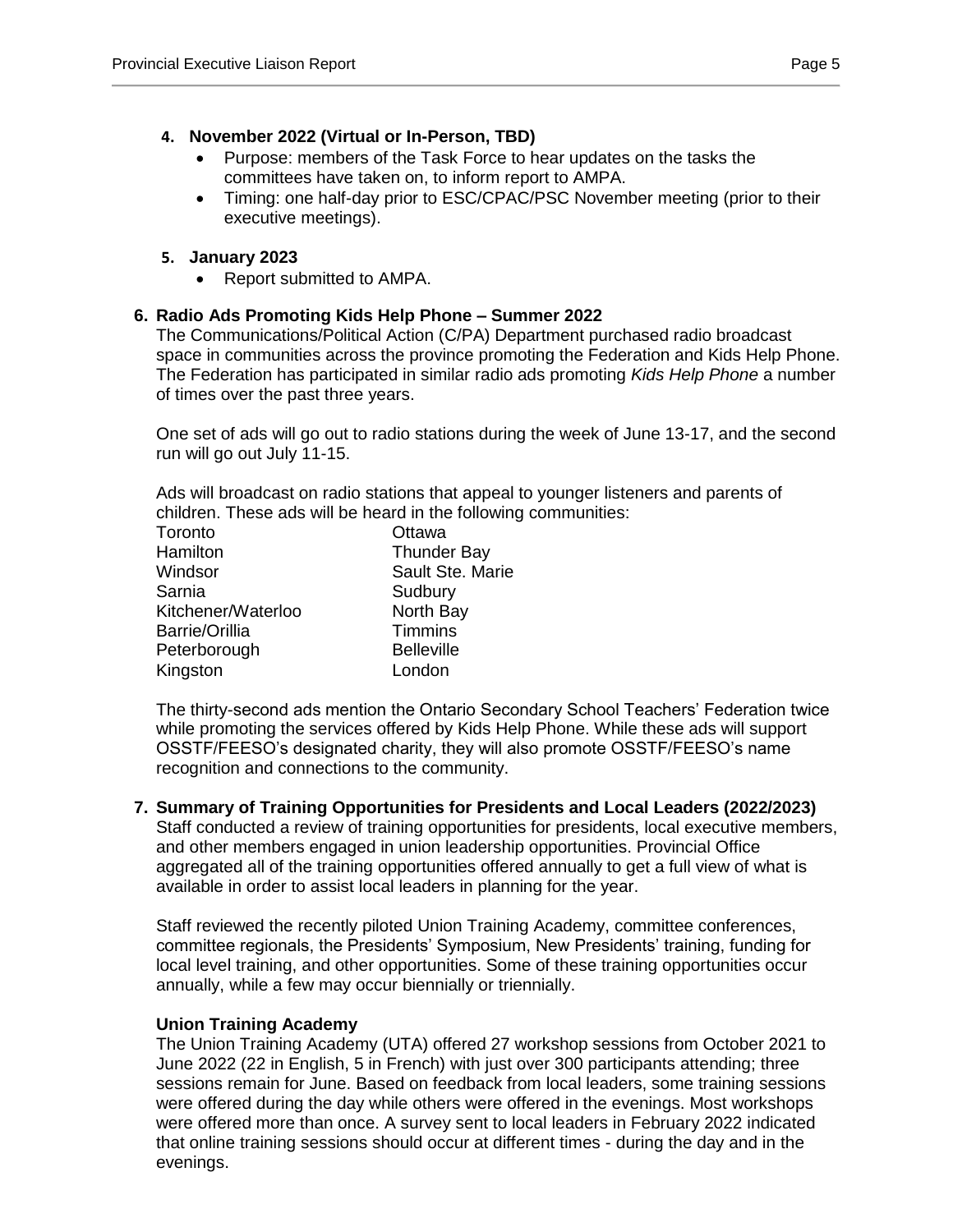Training workshops were offered in 2021/2022 on the following topics:

Minutes, Motions, and Meetings **An Introduction to Chairing Meetings** Racial Justice Leading Effective Meetings Duty to Accommodate/Return to Work Duty of Fair Representation Records Management **Constitutions 101** and Beyond **Cultivating Resilience** WSIB Basics Local Media Relations **Pay Equity** Labour and Community Allies

Minutes, Motions, and Meetings (AGMs) How to Chair an Effective Meeting: AGMs

In addition to these workshops, the New Member Engagement Advisory Work Group (NMEAWG) held five virtual presentations as part of the UTA. Topics included New Member Finances (presented by EFG), Myth Busting: What Unions do for You, Violence in the Workplace, Getting Involved: Provincial Committees, Councils and Work Groups, and Journeys in Leaders: Meet the Provincial Executive.

The Union Training Academy will continue to operate as a virtual learning opportunity for local leaders into the 2022/2023 Federation year. It supplements the many other training opportunities for local leaders that are available throughout the year by making it more accessible and convenient for participants who have limited time available to engage in union activities. Training will be offered during the day and in evenings, and some workshops will run more than once. Districts and Bargaining Units can utilize Account 2010 to offset any costs associated with UTA training.

# **Training for Presidents**

OSSTF/FEESO currently offers two training opportunities exclusively for Bargaining Unit presidents. The Presidents' Symposium is a two-day high-level training conference on topics dedicated to the work that Bargaining Unit presidents do on a daily basis. Training involves a combination of Provincial Office staff and third party experts.

The second training opportunity offered to presidents only is New Presidents' Training, available to those in their first and second year in office. New Presidents' Training is offered in three sessions – Presidents' Symposium, a session the fall to coincide with Provincial Council, and a final session at the subsequent President's Symposium.

These learning opportunities exclusively for presidents allows the Federation to concentrate training topics on the needs of these particular leaders.

# **Conferences and Regionals**

The Federation offers a number of training opportunities through conferences and regional meetings through standing committees. Provincial Office funds conferences and regionals in different ways. Some are Bargaining Unit-based, and some are District-based. All conferences and regionals allow additional delegates to attend by charging a fee to cover the additional costs. Districts and Bargaining Units can utilize Account 2010 funding to cover the costs of additional delegates.

Below is a brief summary of conferences and regionals that are offered annually, biennially and triennially.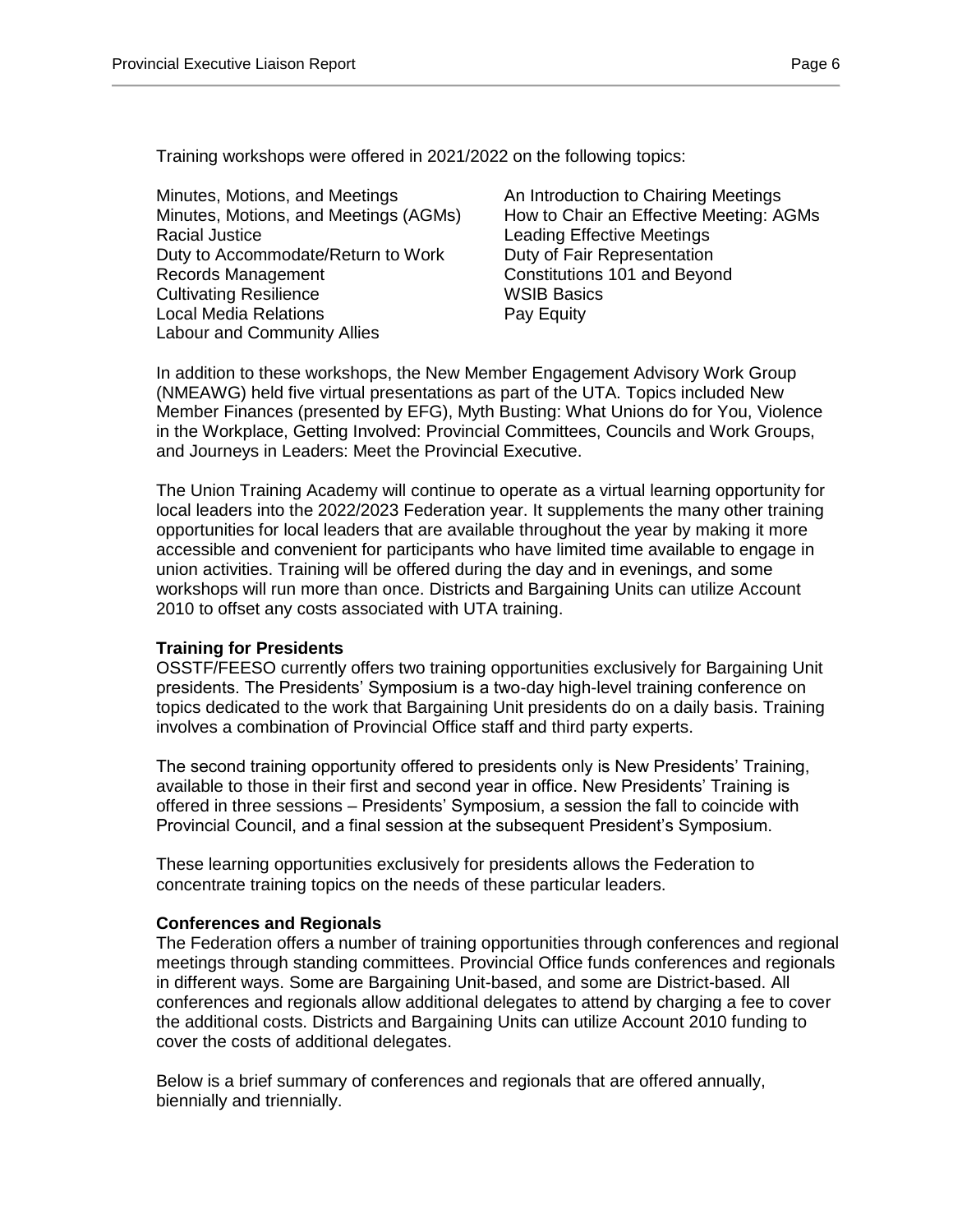#### *Protective Services Committee (PSC)*

| <b>Event</b>          | <b>Frequency</b>      | <b>Target Audience / Participation</b> |
|-----------------------|-----------------------|----------------------------------------|
| <b>PSC Conference</b> | Annually              | Chief Negotiators, Grievance Officers, |
|                       |                       | <b>Bargaining Team, Presidents</b>     |
|                       |                       | <b>Bargaining Unit-Based</b>           |
| <b>PSC Regionals</b>  | <b>Twice Annually</b> | Chief Negotiators, Grievance Officers, |
|                       |                       | <b>Bargaining Team, Presidents</b>     |
|                       |                       | <b>Bargaining Unit-Based</b>           |

## *Educational Services Committee (ESC)*

| Event                       | <b>Frequency</b> | <b>Target Audience / Participation</b>       |
|-----------------------------|------------------|----------------------------------------------|
| <b>Educational Services</b> | Biennially       | <b>Educational Services Officers, Chairs</b> |
| <b>Officers Conference</b>  | (2023/2024)      | <b>Bargaining Unit-Based</b>                 |
| <b>Educational Services</b> | Biennially       | <b>Educational Services Officers, Chairs</b> |
| <b>Officers Regional</b>    | (2022/2023)      | <b>Bargaining Unit-Based</b>                 |
| Training                    |                  |                                              |

## *Communications/Political Action Committee (CPAC)*

| <b>Event</b>           | <b>Frequency</b> | <b>Target Audience / Participation</b>           |
|------------------------|------------------|--------------------------------------------------|
| <b>CPAC Conference</b> | Biennially       | <b>Communications/Political Action Officers,</b> |
|                        | (2022/2023)      | <b>Communications/Political Action Chairs</b>    |
|                        |                  | <b>Bargaining Unit-Based</b>                     |
| <b>CPAC Regionals</b>  | Biennially       | <b>Communications/Political Action Officers,</b> |
|                        | (2023/2024)      | <b>Communications/Political Action Chairs</b>    |
|                        |                  | <b>Bargaining Unit-Based</b>                     |

#### *Comité des services en langue française (CSLF)*

| Event                  | <b>Frequency</b> | <b>Target Audience / Participation</b> |
|------------------------|------------------|----------------------------------------|
| <b>CSLF Conference</b> | Triennially      | Francophone leaders                    |
|                        | (2024/2025)      | District-Based                         |

## *Health and Safety/Workplace Safety Insurance Act Committee (HS&WSIA)*

| <b>Event</b>              | <b>Frequency</b> | <b>Target Audience / Participation</b>   |
|---------------------------|------------------|------------------------------------------|
| <b>HS/WSIA Conference</b> | Biennially       | Health and Safety Officers, Joint Health |
|                           | (2023/2024)      | and Safety Team members                  |
|                           |                  | <b>Bargaining Unit-Based</b>             |

#### *Human Rights Committee Conference (HRC)*

| Event                 | <b>Frequency</b> | <b>Target Audience / Participation</b> |
|-----------------------|------------------|----------------------------------------|
| <b>HRC Conference</b> | Triennially      | Human Rights Officers, Chairs          |
|                       | (2024/2025)      | Equity Officers, Chairs                |
|                       |                  | District-Based                         |

## *Status of Women Committee (SWC)*

| <b>Event</b>              | <b>Frequency</b>  | <b>Target Audience / Participation</b>    |
|---------------------------|-------------------|-------------------------------------------|
| <b>SWC Conference</b>     | <b>Biennially</b> | Status of Women / Equity Officers, Chairs |
|                           | (2022/2023)       | District-Based                            |
| <b>SWC Outreach</b>       | <b>Biennially</b> | Status of Women / Equity Officers, Chairs |
| <b>Workshop Regionals</b> | (2023/2024)       | District-Based                            |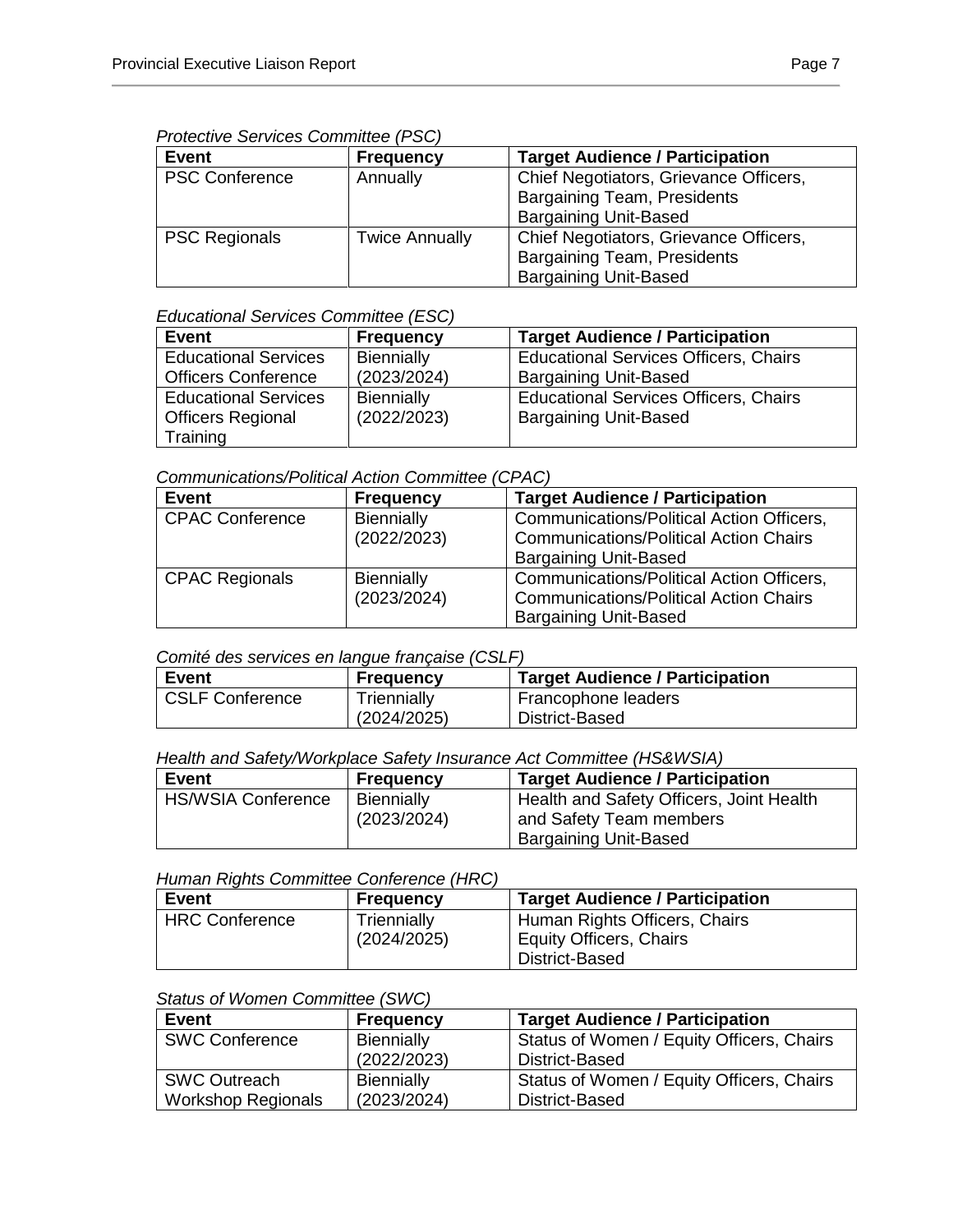While each of these conference and regional events may target specific audiences, local executive members are able to attend these events to enhance their training opportunities.

## **Additional Training Opportunities**

There are a number of events run by Provincial Office occurring occasionally. These may include special meetings and training related to an urgent issue (i.e. Member Mobilization Training – January 2019, Election Readiness Conference – October 2021, Lobby Days).

Over the next couple of years, there will be some additional training opportunities for local leaders. These include, but are not limited to, Lobby Day and Equity Advisory Mentorship Program. Other opportunities may emerge as we enter the next round of bargaining and may face a hostile provincial government.

## **District / Bargaining Unit Training Accounts**

Districts and Bargaining Units have access to various accounts to support training opportunities for local executive members and others in a leadership role. Some of these accounts have had limited utilization over the past few years. Provincial Office will continue to promote these accounts and opportunities with Districts and Bargaining Units on a regular basis.

| <b>Account</b>                                                   | <b>Description</b>                                                                                                                           | Per BU<br><b>Funding</b>                               | <b>Total</b><br><b>Allocation</b> |
|------------------------------------------------------------------|----------------------------------------------------------------------------------------------------------------------------------------------|--------------------------------------------------------|-----------------------------------|
| 2010<br>Professional<br>Development and<br><b>Union Training</b> | Funding to defray costs of<br>participation in OSSTF/FEESO<br>training                                                                       | Annual<br>allocation to<br>District based<br>on FTE    | \$749,700<br>(2022/2023)          |
| 2015<br>Union/Health and<br>Safety Training<br>Programs          | Funding to assist members to<br>attend union training programs<br>run by the CLC, OFL, and other<br>Health & Safety organizations            | Varies $-$<br>depends on if<br>member is on<br>release | \$90,000                          |
| 2018<br>Anti-Racism and<br><b>Equity Training</b>                | Funding for anti-racism and<br>equity training for the<br>District/Bargaining Unit; could be<br>used for training for a local<br>executive   | Provincial to<br>cover 75%<br>Local covers<br>25%      | \$120,000                         |
| 2054<br>Labour College<br>Funding                                | Funding for up to TWO (2) local<br>leaders to attend the CLC Labour<br>College of Canada per year                                            | Max \$7,500<br>per person                              | \$15,000                          |
| 2056<br>Member Mapping<br>and Mobilization                       | Funding to support training and<br>mentoring on member mapping,<br>or for Districts/Bargaining Units to<br>train other local representatives | Max \$1,500<br>per<br>Bargaining<br>Unit               | \$30,000                          |
| 4410<br>Communications<br>Training                               | Funding to support District/<br>Bargaining Unit training of local<br>leaders on communications<br>strategies                                 | Plan<br>required,<br>subject to<br>approval            | \$10,000                          |

# **Training Offered by Field Secretaries and Staff**

Staff at Provincial Office remain available for individualized or small group training for local leaders upon their request. Some of this training may occur in a formal way with arrangements made to put on a workshop, either in-person or virtually, associated with the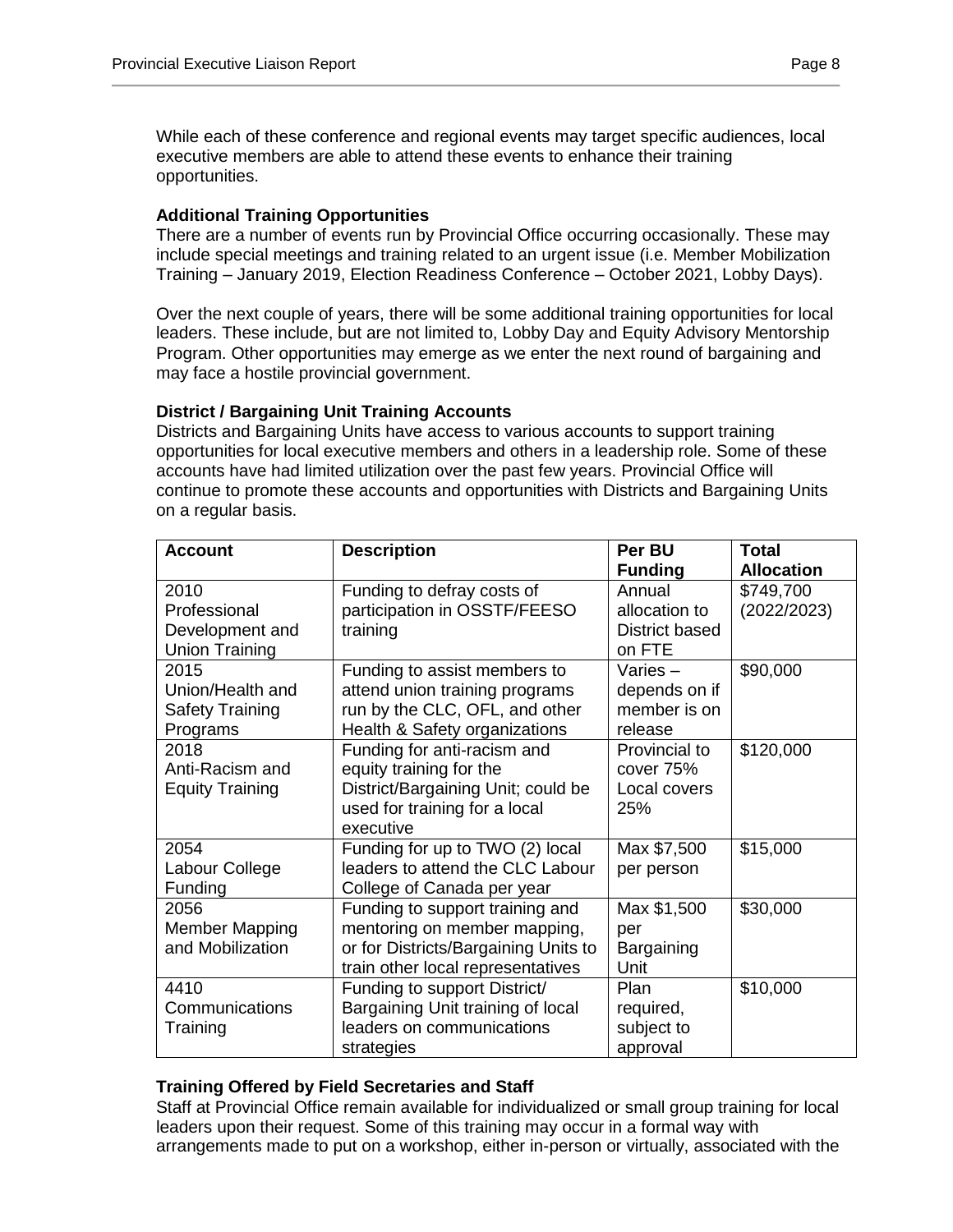expertise of the field secretary team members – Protective Services, Educational Services, Communications/Political Action.

Training on local finances and the Financial Handbook is available to local treasurers and office managers through the Chief Financial Officer and the Treasurer upon request. A budget allocation of \$15,000 annually is available to cover the costs of training.

Some training may be informal, prompted by a conversation with a particular field secretary on an issue requiring Provincial Office support. While these learning opportunities may not take the form of a training session or workshop, they do add to the knowledge and skills of local leaders on an ongoing basis.

#### **Summary**

Provincial Office offers a number of opportunities for training of local leaders on a variety of topics. When you add up the total funding dedicated to training opportunities, prorating those offered biennially or triennially, OSSTF/FEESO allocates approximately \$2.3 million annually to training for presidents, local executive members and other elected or appointed leaders in Districts and Bargaining Units. This includes the annual Account 2010 allocation.

As we anticipate a return to in-person events in the coming federation year, we hope that local leaders will be able to take advantage of the many training opportunities offered in a variety of areas of the Federation. These opportunities will be augmented by the virtual learning opportunities offered through the new Union Training Academy, as well as the ongoing training opportunities offered by staff at Provincial Office with local leaders.

#### <span id="page-8-0"></span>**8. Ontario Budget**

On April 28, 2022, the Ontario government introduced a virtual budget before it adjourned the legislature in advance of the election being called. The full budget can be found at [https://budget.ontario.ca/2022/index.html.](https://budget.ontario.ca/2022/index.html)

In addition to a fiscal plan for 2022-23, the budget contains Ontario's economic and fiscal outlook from the past year, a medium-term outlook to 2024-25, as well as a brief long-term view to 2027-28.

The budget contains almost no mention of education, and nothing new since the release of the 2022-23 Grants for Student Needs (GSNs).

Most of the measures contained in the 2022 Budget are re-announcements from the government's 2021 Fall Economic Update, with the addition of new measures that have been previously announced leading up to the election, such as the skilled trades strategies, Ontario Staycation Credit, most of the infrastructure measures, and investments in hospitals and long term care.

The budget is primarily a business-centric budget with the biggest beneficiaries being manufacturers and developers. The budget includes a total of \$18.9 billion in time-limited COVID-19 funding measures.

**Comparison of Planned Spending and Actual Interim Expense for 2021-22** Within the budget, the interim actual expense for 2021-22 is reviewed. This can be compared with the government's 2021 Budget, released in March of 2021.

In the interim actual expenditure from 2021-22, the government projects that it will spend \$162.1 billion in base program expense and allocates an additional \$12.0 billion in COVID-19 Time-Limited Funding. In its original spring 2021 budget, the government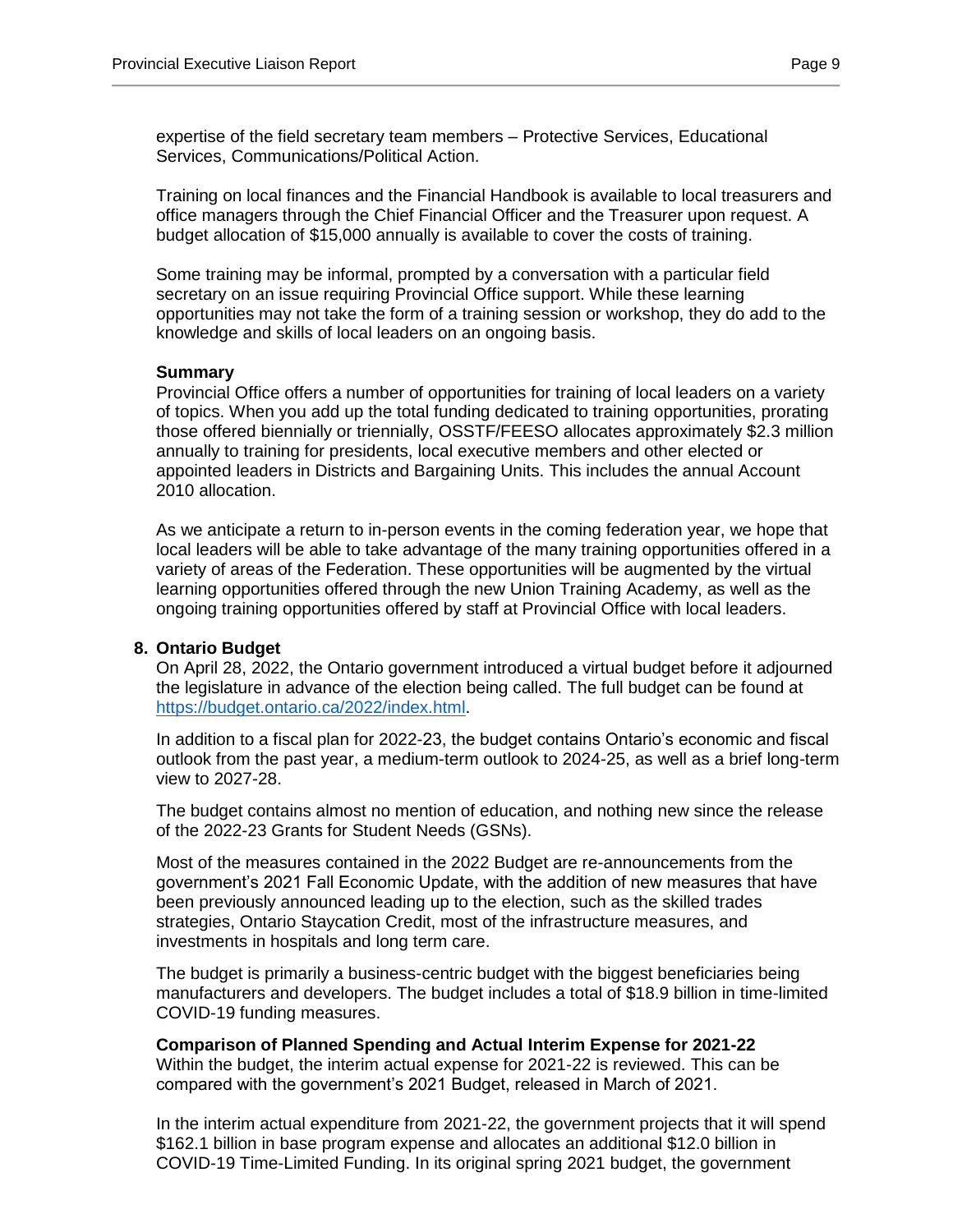planned to spend \$166.3 billion with \$6.7 billion in COVID-19 Time-Limited Funding, an underspending of \$4.2 billion (2.5%) as compared to the interim 2021-22 expenditures reported in the 2022 budget. Note that the COVID-19 Time-Limited Funding cannot be spent directly by the government and acts as a reserve until it is reallocated to a particular program expense. Therefore, the total provided shows that this reserve went unspent.

In the education sector (which now includes Childcare and Early Years programs, in addition to public elementary and secondary school programs), the government underspent by \$1.3 billion (4.2%) compared to the spring 2021 budget. In the postsecondary sector, the government underspent by \$0.7 billion (6.5%) compared to the spring 2021 budget.

Meanwhile, the government posted higher than expected revenue in 2021-22, collecting \$173.6 billion, \$19.6 billion (12.7%) more than they predicted in the spring 2021 spring budget, showing gains in almost every revenue category.

The spring 2021 budget predicted a \$33.1 billion deficit in 2021-22, while the interim 2021- 22 numbers provided in the 2022 budget predict a deficit of only \$13.5 billion (59% less). In comparison, just prior to the release of this budget, an \$8.7 billion deficit was projected by the Financial Accountability Office of Ontario (FAO) for 2021-22, illustrating that the government has spent \$4.8 billion in the lead up to the election to secure votes.

#### **Mid-term Economic Performance and Outlook through 2024-25**

The Ontario government is projecting higher than normal growth through 2023, with continued high employment and inflation rates.

Their estimates are conservative and below the average of private-sector estimates. The government estimates inflation of 3.5% in 2022, 4.7% in 2023, 2.5% in 2024 and 2.1% in 2024 and 2025.

This represents a 15.8% inflationary increase through to the end of 2025. Funding less than this through the medium term creates real funding cuts for programs.

For the 2022 budget, the government projects a total of \$178.3 billion in base spending, with a final year of COVID-19 Time-Limited Funding of \$6.9 billion. This is an increase of \$16.2 billion (10.0%) from the interim actual 2021-22 base program expenditure. The bulk of the spending increase is in Other program spending (+\$6.7 billion), funding various programs the government has highlighted approaching the election. The biggest spending items appear to be related to capital funding of infrastructure investments, like highways, public transit, and health care, estimated at \$16.9 billion for 2022-23 and \$158.8 billion over 10 years.

Budgeted base program spending is projected to be much more modest in 2023-24 and 2024-25, should the government win re-election, with a 3.6% increase and a 1.8% increase respectively in those years, again reflecting an austerity agenda. In total, through 2024-25, base spending will increase by 16.0%, just higher than their prediction of inflation for that period, though further supply constraints and continuing conflict in Europe may cause higher rates of inflation.

#### **2022-23 Ontario Budget**

In the government's spending promises for 2022, it predicts a deficit of \$19.9 billion. While this is likely a conservative estimate, it is contrasted against the \$1.7 billion deficit projected for 2022-23 by the FAO. Because the FAO makes its prediction based on current policies (as of April 12, 2022), this illustrates the magnitude of the government's pre-electoral spending frenzy. The FAO had predicted Ontario would return to a balanced budget by 2023-24. In contrast, with its 2022 budget, the Ontario government now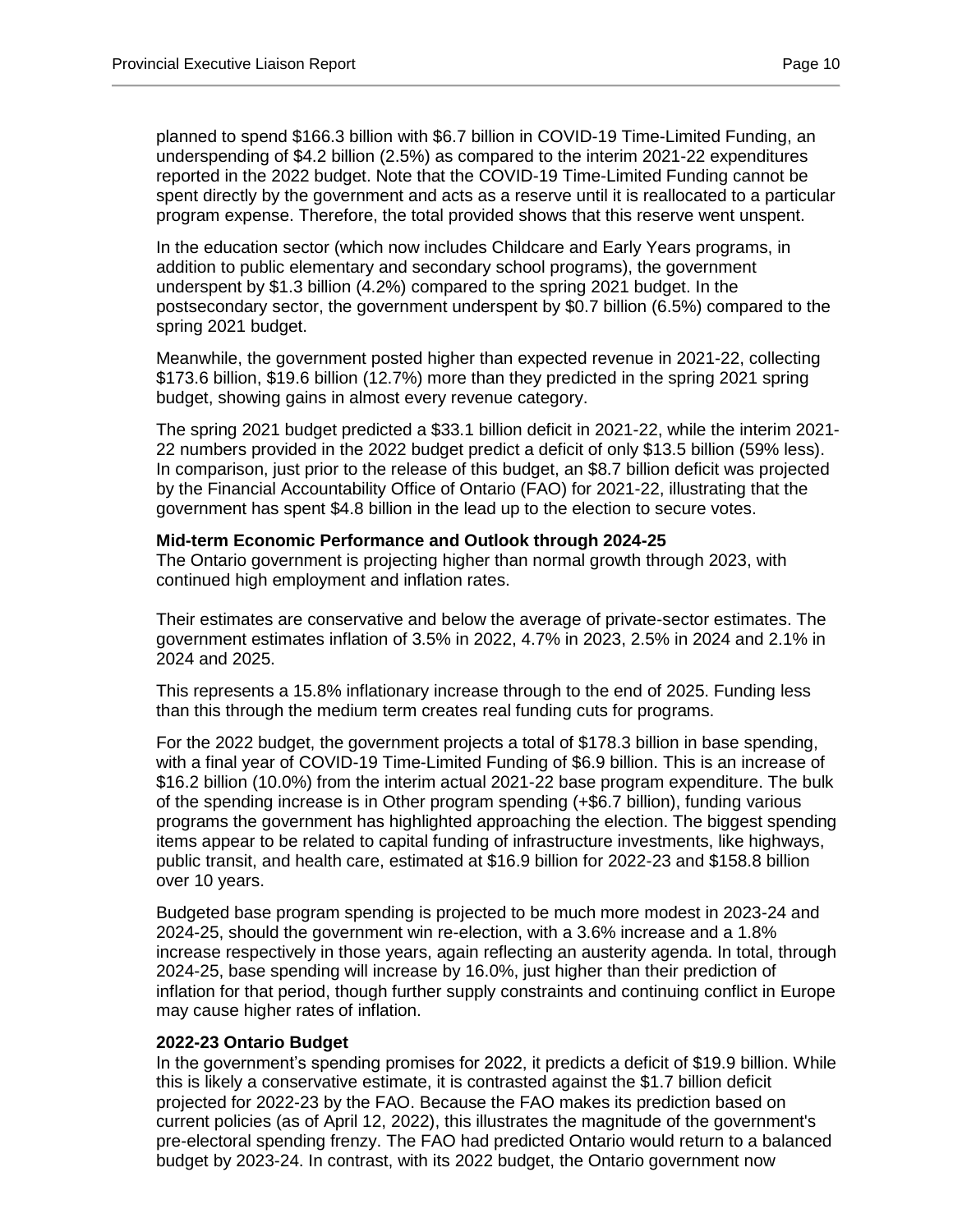predicts a balanced budget by 2027-28. It is worth noting that, in its Ministry of Education: Spending Plan Review released May 31, 2021, the FAO predicted a \$2.9 billion gap in education funding by 2029-30. At that time it predicted education spending to grow at 2.3% each year and annual inflation was only at 3.6%, so the gap has likely grown.

For 2022-23, the government is projecting education sector spending of \$32.4 billion, a \$2.9 billion (9.8%) increase from the interim 2021-22 expenditure. While not explicitly stated in the budget, this would most likely include the \$13.2 billion federal investment committed in the Early Learning and Child Care Agreement, leaving a much smaller increase for public education, which is reported in the GSNs as a 2.7% increase.

More concerning is the funding over the medium-term to base education sector expense, which is projected to increase by \$5.6 billion (19.0%) by 2024-25. The budget reports that \$6.8 billion of this increase (\$2.3 billion average per year) is a result of the implementation of the federally funded Early Learning and Child Care Agreement. With a total of \$12.8 billion over 5 years in federal funding and an additional \$395 million of provincial support, child care funding would escalate rapidly with child care fees being reduced by 50% by the end of 2022 and full implementation of \$10 a day average cost by September 2025.

Considering a \$3.0 billion per year in the additional child care spending above, this leaves \$2.6 billion in 2024-25 allocated for additional education sector spending (10%), of which only a proportion will be allocated to public education. With the government's promises to create over 70,000 new child care spaces through 2029-2030 and to improve compensation for Registered Early Childhood Educators (RECEs) working in participating licensed child care, new spending in child care will eclipse that for new education spending through this period. With inflation for this period estimated at nearly 16%, this amounts to significant cuts to public education.

The government also re-announced \$14 billion in funding over 10 years and \$1.4 billion in 2022-23 to renew and maintain schools. This is the same \$14 billion the former Liberal government announced in 2017 and is not enough to address the \$17 billion and growing backlog of school repairs needed to provide students with a healthy and safe learning environment.

Postsecondary education sector spending is projected to increase from \$10 billion to \$10.8 billion (8%) in 2022-23, with more modest growth of 2.8% and 2.7% in 2023-24 and 2024-25, respectively. Nearly \$0.3 billion of the 2022-23 increase is due to projected Student Financial Assistance increases, as colleges and universities fully reopen for inperson learning. Other postsecondary announcements include:

- Extending the tuition freeze for post-secondary education for the third straight year through 2022-23;
- \$142 million investment over three years to deliver clinical education for nursingrelated programs and expand the number of medical school graduates;
- \$61 million over three years for the Ontario Stay Learn and Stay Grant to support postsecondary students who enrol in priority programs and continue to work in underserved communities where they studied after graduation; and
- \$55 million over three years to invest in more research and innovation to support productivity, economic growth, and address current and future pandemic preparedness.

With a tuition freeze and without an increase in operational funding, colleges and universities will struggle to keep pace with inflation as costs rise.

Other notable budget announcements include: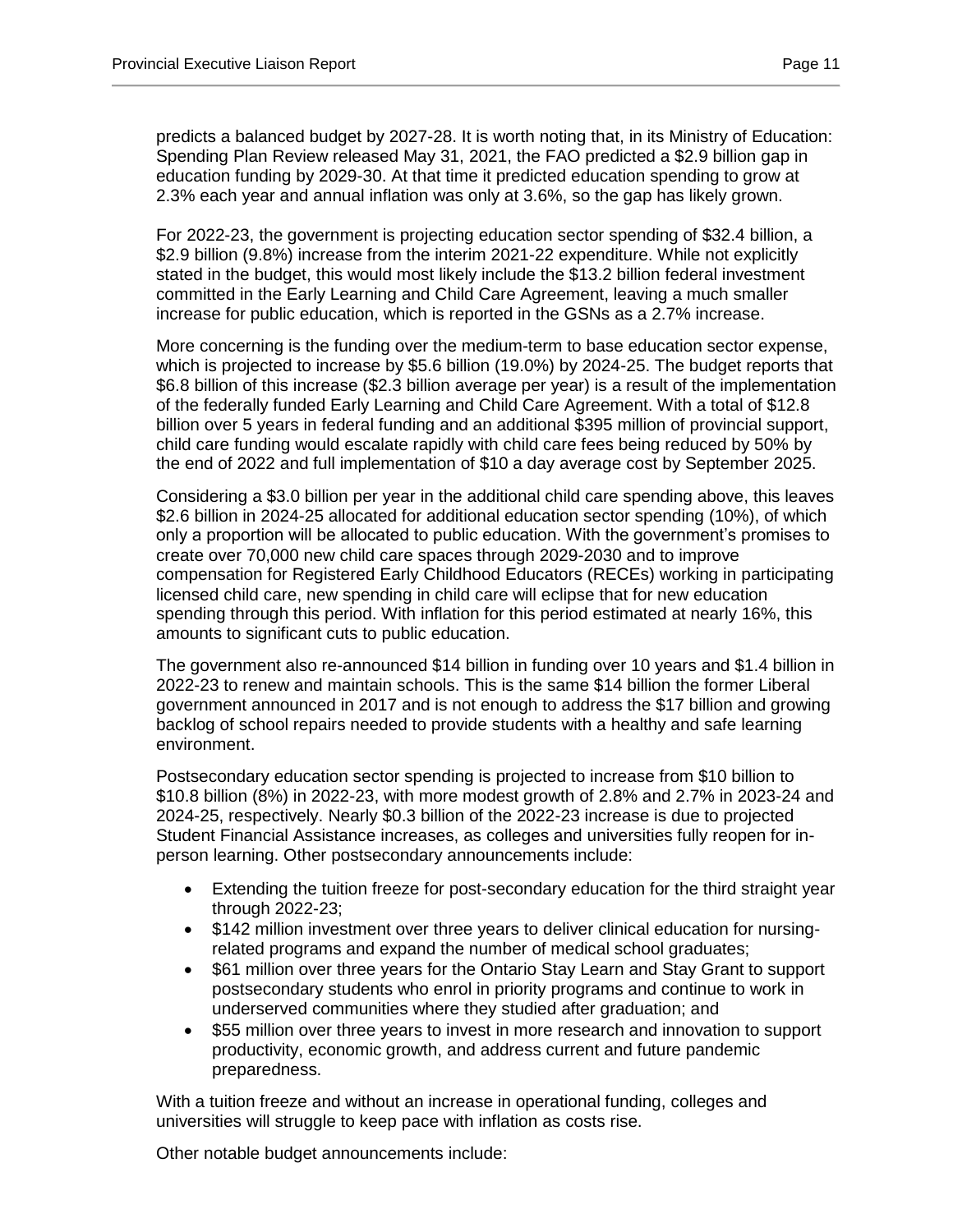- Providing a permanent wage enhancement for eligible personal support workers and direct support workers in the social services sector;
- Providing a permanent wage enhancement to personal support workers who deliver publicly-funded support services in home and community care, long-term care and public hospitals;
- \$2.8 billion over three years, beginning in 2022–23, as part of the government's multi‐year commitment to provide every community in Ontario with access to reliable high‐speed internet by the end of 2025;
- \$2.3 billion through the COVID-19 Time-Limited Fund, including \$1.1 billion in testing, \$597 million in student learning recovery supports, and \$210 million for the vaccination program;
- \$8.9 billion to provide saving to corporations and businesses;
- An increase in the minimum wage to \$15.50 per hour, a 3.3% increase, which may be a reduction from the previous commitment in the fall 2021 Economic Update that promised increases based on the annual Consumer Price Index.

# <span id="page-11-0"></span>**9. Secondary School Teachers' Experience of Implementing Hybrid Learning and Quadmester Schedules in Peel, Ontario**

Professor Carol Campbell, from the Ontario Institute for Studies in Education at the University of Toronto (OISE), produced the report *Secondary School Teachers' Experience of Implementing Hybrid Learning and Quadmester Schedules in Peel, Ontario*, based on qualitative information that was collected within the Teachers' Bargaining Unit as part of their push against the hybrid instruction model in the Peel District School Board.

The findings of the report reinforce OSSTF/FEESO's positions that hybrid learning:

- Is an ineffective and inefficient approach to teaching and learning;
- Increases workload and teachers lack adequate support to effectively implement the hybrid model;
- Has exacerbated student inequities and undermined high quality publicly funded education;
- Has led to deteriorating health for students and educators;
- Has led to significant and serious impacts on teachers' professional and personal lives, and an increasing number of teachers considering leaving the profession.

Along with reinforcing OSSTF/FEESO's positions around hybrid learning, the findings of the report echo those in the Ontario Teachers' Federation (OTF) commissioned report titled *Province-Wide Survey Regarding the Implications of Online Learning and Teaching* by Dr. Lisa Bayrami.

The report has been published on the OISE webpage:

https://www.oise.utoronto.ca/preview/lhae/UserFiles/File/Peel\_Teachers\_Experiences\_of Hybrid and Quadmesters May 2022 Campbell Arain Ceau Final for Publication.pdf

The report has also been shared on social media and there will be an article in *Update* from the Bargaining Unit about the report.

# <span id="page-11-1"></span>**10. Organizing for Better Schools, Stronger Communities**

As we begin preparations for the Community Organizing Ad Hoc Work Group this summer, we have simultaneously begun the work in developing our strategy and defining our role in community organizing.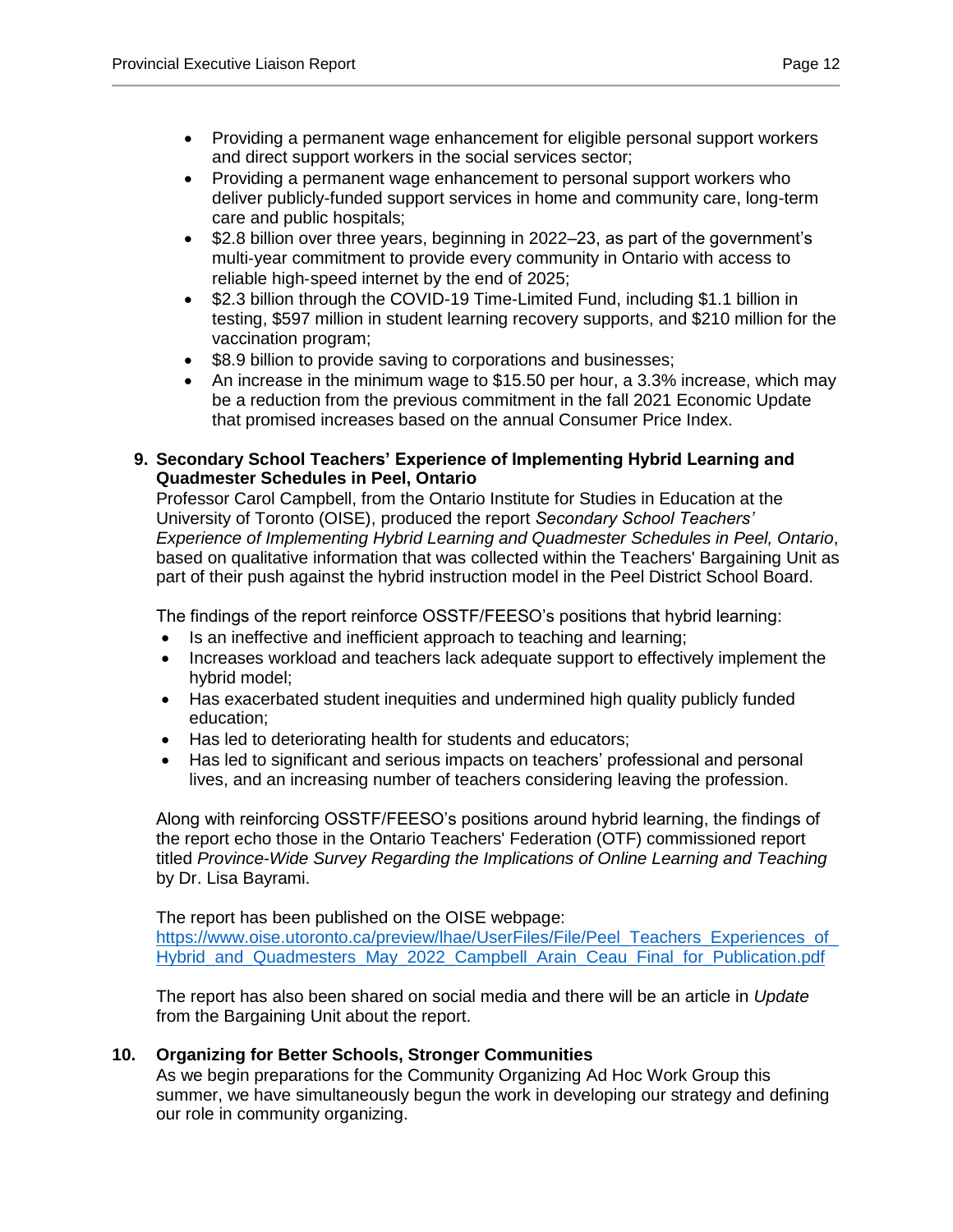The Strategic Action Plan (SAP) 2022-2023 will afford us time to build meaningful conversation that will include local leaders, members, OSSTF/FEESO Provincial Executive and staff, in defining what public education is and how it is connected to the wider range of issues that affect our communities. The 2019 round of bargaining and subsequent job action taught us that we can get parents, students, and broader community members on our side to assist in organizing and support us as we illicit pressure onto government.

Ford's approval rating was declining as the weeks passed into March 2020. Parent advocacy groups and other coalitions sprang up and we saw families lead the charge in the fight for public education. This provided a unique perspective that resonated in the public, alongside the narratives of our members.

We want to strengthen this and play a vital role in resourcing the community fightback against education cuts. The vitality of our community organizing will depend heavily on us, and the approach we take.

We have identified a number of areas we need to investigate. Some of these issues may be addressed by the Ad Hoc Work Group being created through the Strategic Action Plan:

- How does community organizing currently take place provincially/locally?
- How do we build a long-term sustainable action plan for engaging communities?
- What relationships do our Districts/Bargaining Units have with affinity groups, parent/school councils and labour councils among others?
- How often do our Districts/Bargaining Units mobilize for a local labour issue for an affiliate?
- How do we use spaces in local coalitions in linking our fight for public education to other community issues?
- How do Districts/Bargaining Units leverage their political power to support local groups in their organizing?

Building trust in our communities will be a primary goal. While we hope to gain widespread political support when we inevitably go to bargain, this should not be the focal point of our strategy. Our involvement in community initiatives and local affairs must be proactive and attentive. District/Bargaining Unit members will be pivotal to build the necessary infrastructure and to develop regularly occurring dialogue with community stakeholders. These efforts will see the reward of trust and the organic reciprocity that we ultimately need for the years to come.

#### **Mobilizing Our Membership**

As we pursue new partners in the fight for public education, we must work alongside our members in identifying key communities that exist in all regions that our Districts call home. Our worksites will offer unique networks and pathways to various communities. In addition, members will be key in connecting us and providing perspective on impacts various communities are facing in Ontario.

As academic and civil rights activist Audre Lorde once stated, "*There is no thing as a single-issue struggle because we do not live single-issue lives."* To get our members involved in the process, we must first recognize that the breadth of interests and priorities of our members far exceed those which they face at their work sites alone. They can be impacted by various circumstances whether it pertains to the conditions of their economic status, citizenship status, race, religion, creed, sexual orientation, gender, sex and/or disability among many others. Our purpose to enhance public education can be achieved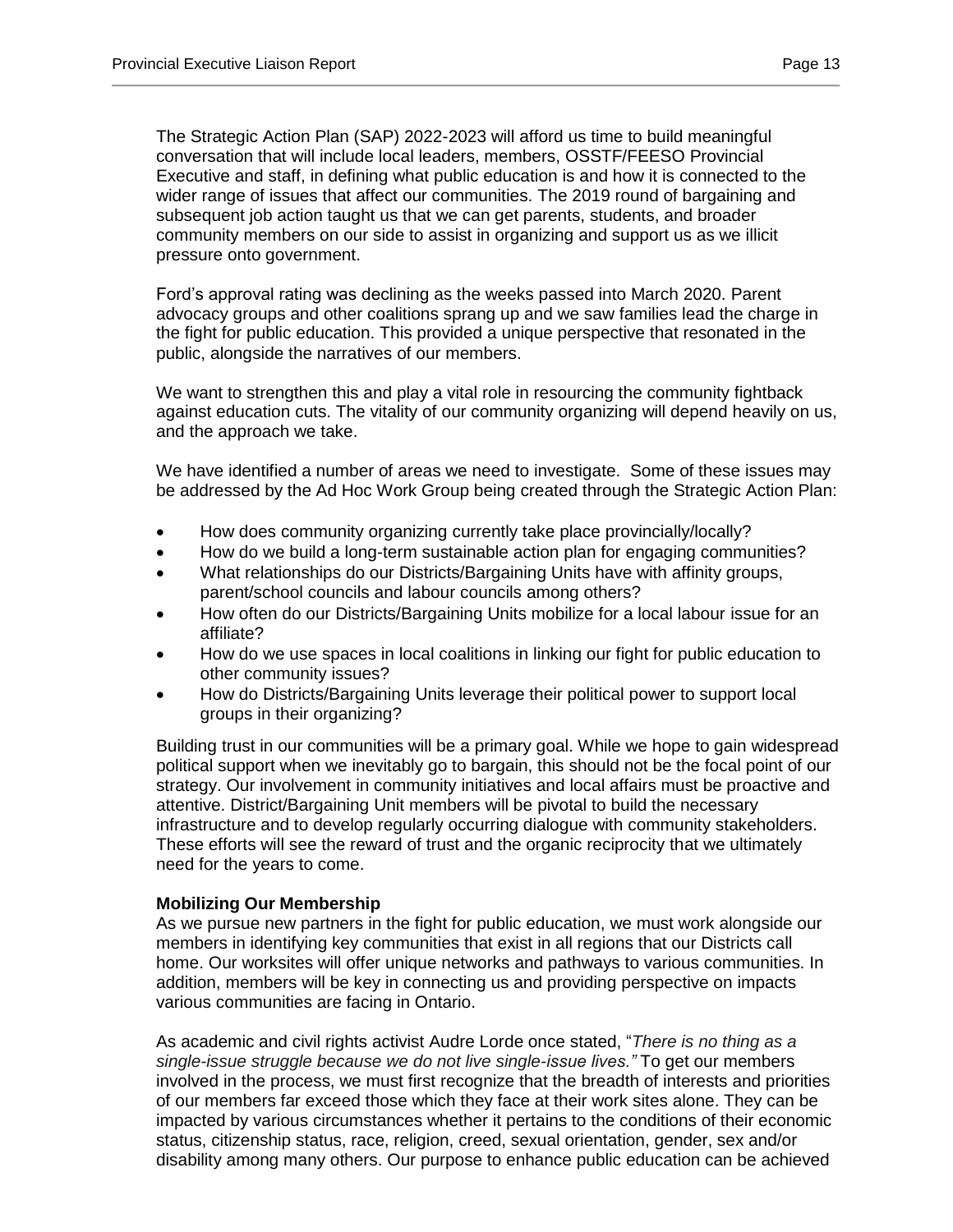more easily when we diversify our approach. We will need to ensure that our members see themselves as leaders in their respective regions and neighbourhoods and begin conversations on community organizing, tips and tricks for fostering relationships, how we connect our member to their union and connect their union to their communities. For example, we may want to teach our members how to canvass their local school neighbourhoods and/or to work on local municipal campaigns that are pertinent to neighbours and the education system. Planting pro-education signs on lawns and signing petitions are simple tactics for members to build local relationships with local communities.

#### **Looking forward Bargaining 2022 and Rebuilding Ontario**

Our SAP provides an excellent opportunity to reframe our union's connection to the province. Mobilizing our stakeholders and partners will be imperative. With the re-election of the Ford Conservatives on June 2, we are back at the bargaining table for 2023 with a Progressive Conservative majority. Our relationships with all must be revived and renewed. The onus is on us alone to shift the dialogue about OSSTF/FEESO and to evolve as a union to challenge the crisis in the public service and our public education system.

Our courage in this pursuit will be the defining trait in how perceptions from communities will gravitate to our calls to action. The work group will be crucial to assist in brainstorming tactics to deploy. The tactile steps for our Districts and provincial organizing is in development.

Our various internal planning meetings will be important spaces to develop these steps for the year coming and the following years after.

#### <span id="page-13-0"></span>**11. Transition Protocol Checklist**

The thorough and orderly transition from one local leader to the next is a process that protects the integrity of the union and ensures effective service to members. Below is a checklist that is to be used jointly between outgoing and incoming leaders. The list is by no means exhaustive, however, it sets out a framework for the expected transfer of items, access, and information when a local leader is replaced by a new one.

An effective transition of leadership should be a thoughtful and thorough process that takes time and planning. Both incoming and outgoing leaders should plan to take the time to work together to ensure this.

#### **Physical handovers**

Each outgoing leader is expected to pass along all physical items related to the running of the District and/or Bargaining Unit to the new leader including (but limited to):

- Access items including keys, fobs and codes to access:
	- ☐ Buildings
	- ☐ Individual offices
	- $\Box$  Filing cabinets
	- □ Security systems
- Legal documents pertaining to:
	- ☐ Rental and lease agreements
	- ☐ Mortgages & deeds
	- $\Box$  Warranties for items purchased for the office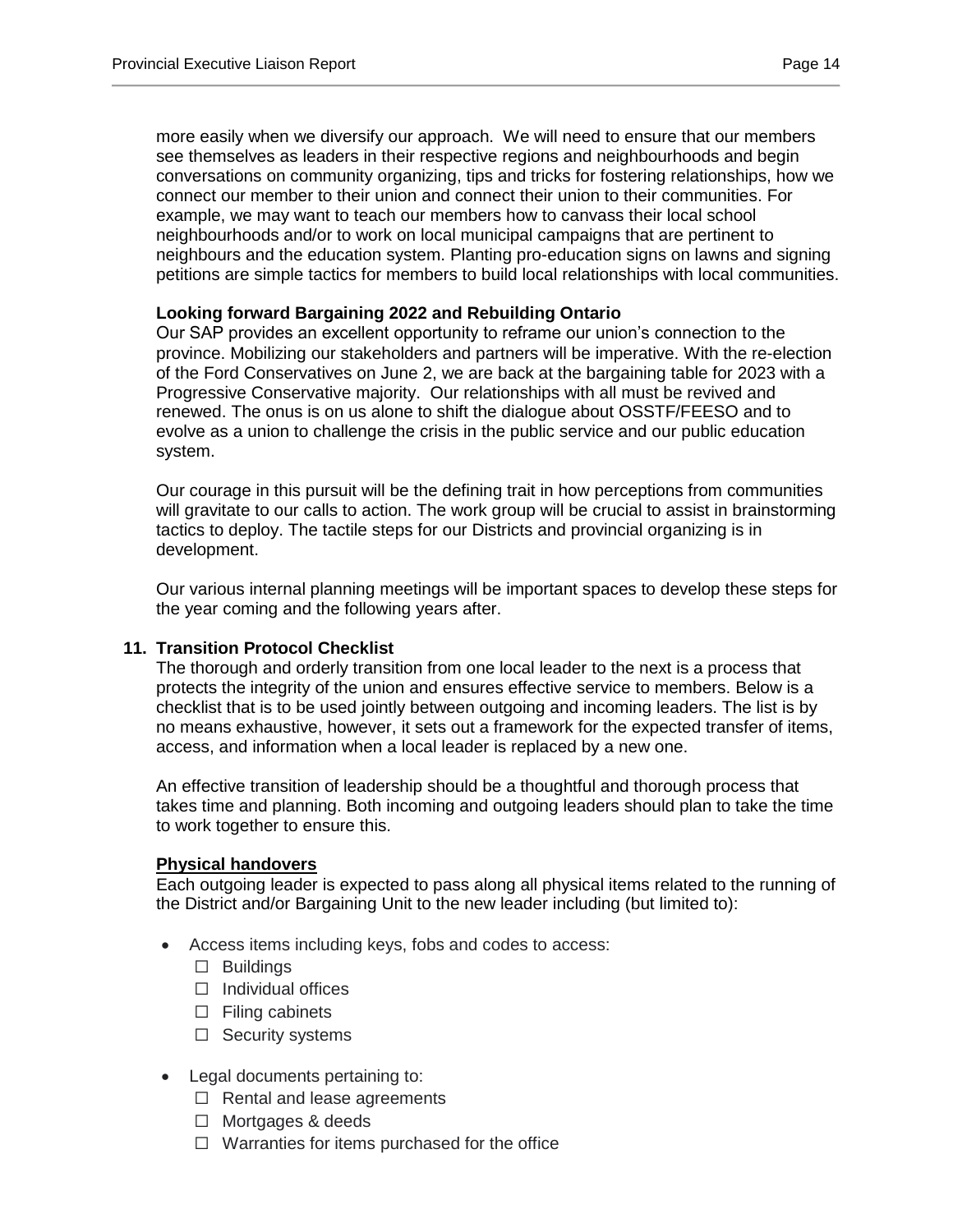- ☐ Insurance policies
- ☐ Phone plans
- $\Box$  Any other legal document pertaining to the operation of the office
- □ Office Staff contracts
- ☐ Maintenance contracts
- Electronic items including:
	- ☐ Desktop computers
	- ☐ Laptops
	- $\Box$  Cellphones and cellphone numbers
	- ☐ Modems and routers
	- ☐ All other electronic items pertaining to the operation of the office
- Paper files and documentation:
	- ☐ Individual member files
	- $\Box$  Legal files pertaining to members
	- $\Box$  Grievance files (past and current)
	- $\Box$  Negotiation files (past and present)
	- $\Box$  Budget files (past and present)
	- □ Invoices
	- ☐ All currently held receipts
- District / Bargaining Unit Property:
	- $\Box$  Gifts, promotional items, swag
	- $\Box$  Strike gear, rally banners, flags,
	- **Note:** All physical items purchased for the Bargaining Unit and/or District remain at the property of the Bargaining Unit and/or District. Outgoing leaders are not to remove, dispose of, destroy or damage any such items. All files, notes, and documents are to remain in an organized manner. Outgoing leaders are expected to remove any personal items from the office but hand over all other items to the incoming leader.

# **Informational Handovers**

Each outgoing leader is expected to pass along all pertinent information related to the running of the District and/or Bargaining Unit including (but not limited to):

- Summaries of significant ongoing issues:
	- ☐ A thorough summary of all current grievances
	- $\Box$  A thorough summary of all current members issues & related files
	- ☐ A thorough summary of the current budget and any significant budget issues
	- ☐ Current negotiations and related issues
	- $\Box$  A list of current MOAs and current agreements made without prejudice
	- ☐ A list of contacts including those at OTIP, OMERS, etc.
	- □ Any active LTD issues
- Summaries of financial-related items:
	- $\Box$  All banking information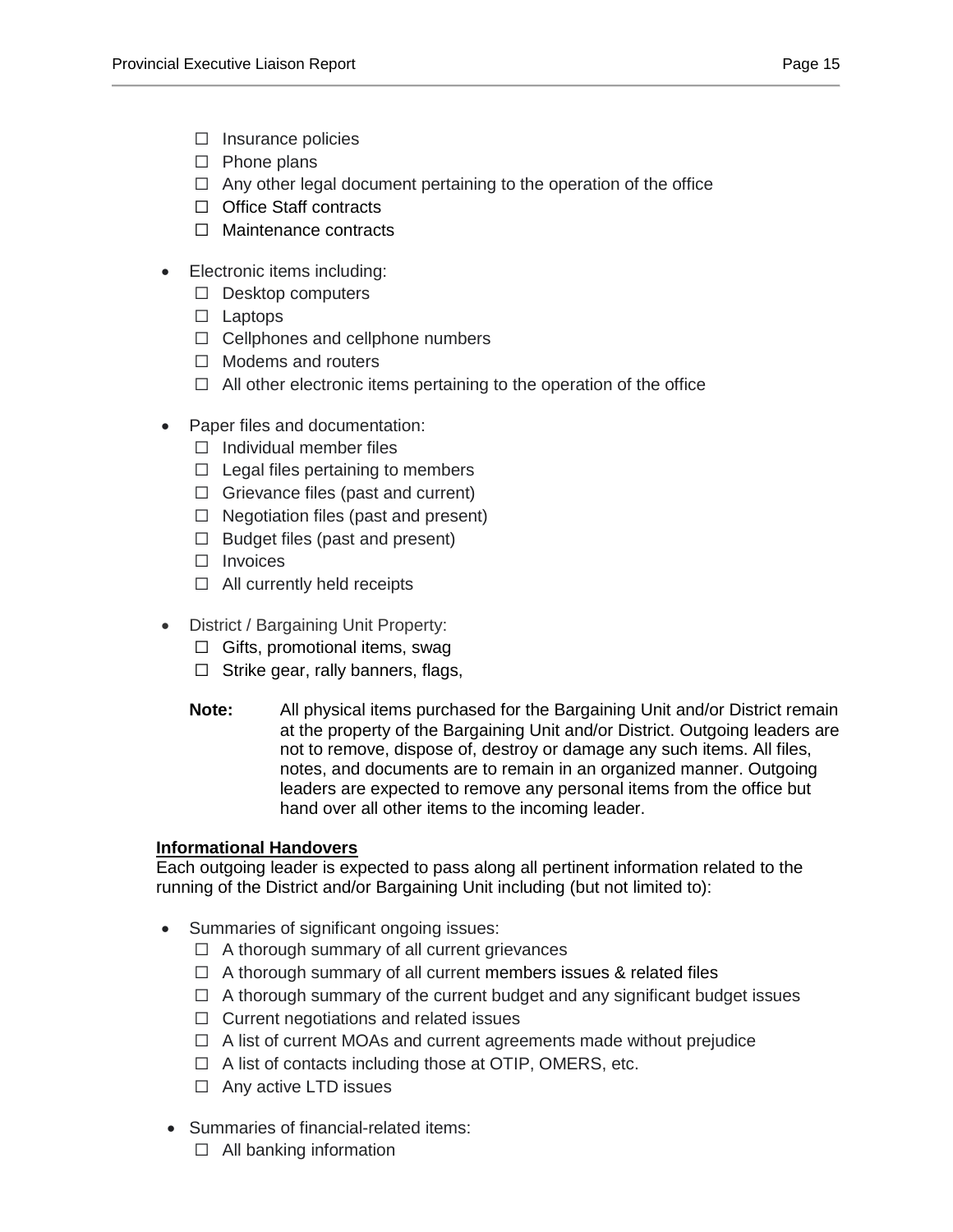- $\Box$  Name and contact information of any recently used accountants
- ☐ Name and contact information of any currently or recently used contractors
- $\Box$  Arrange for signing authority at banks and/or other financial institutions
- $\Box$  Copies of all active contracts including those for cleaning, maintenance, etc.
- ☐ Rental agreements
- Summaries commitments:
	- $\Box$  Upcoming dates of all committed meetings with the employer
	- $\Box$  Upcoming dates of all committed meetings with the provincial office
	- ☐ Upcoming presentation dates with OTIP, OMERS, etc.
	- $\Box$  Dates related to negotiations
	- $\Box$  List of dates for constitutional motions, nominations, etc.
	- $\Box$  Access to calendars used to track these commitments
- Summaries of important procedures
	- ☐ Practical procedures currently used to run the District or Bargaining Unit office (e.g. garbage collection, alarm systems, IT systems, etc.)
	- $\Box$  Affiliations and alliances with other organizations (e.g. Labour Councils, charities, etc.)
	- **Note:** The above list is not exhaustive. Outgoing leaders are expected to share as much information as possible about the running of the District and/or Bargaining Unit to the incoming leader. The outgoing leader must ensure that this transfer of knowledge is thorough enough to allow the new leader to function effectively.

# **Digital Handovers**

Each outgoing leader is expected to pass along all digital properties belonging to the District and/or Bargaining Unit including (but not limited to):

- Access to digital accounts:
	- $\Box$  Logins and passwords to email accounts
	- ☐ Content of all email accounts
	- $\Box$  Logins and passwords to all social media accounts
	- ☐ Website domain information
	- $\Box$  Internet and cellphone provider information
	- $\Box$  Logins to online software applications (e.g. survey apps, email management systems, etc.)
	- ☐ Access codes to electronic equipment (e.g. router, photocopier, alarm system, etc.)
- Access to digital files:
	- ☐ Current and historical copies of constitutions and collective agreements
	- $\Box$  Current and historical copies of agendas and minutes from Executive & Council
	- ☐ Current and historical copies of agendas and minutes from all committees
	- $\Box$  All digital files deemed significant enough that were saved digitally
	- ☐ All grievance files and job posting records
	- $\Box$  All files related to pay equity (current and past)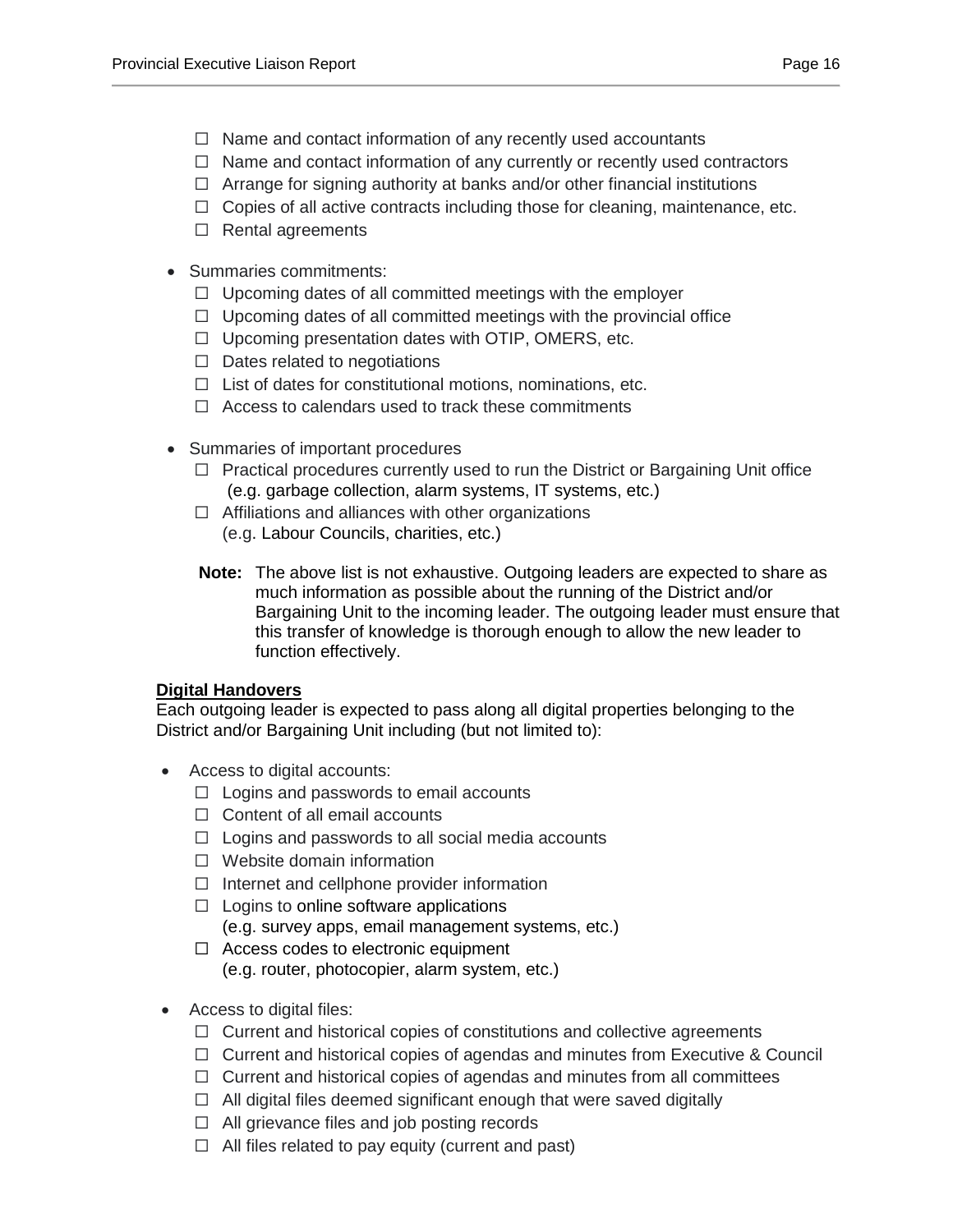- $\Box$  Templates for MOAs, letters of understanding, minutes of settlement, etc.
- ☐ All digital drives and keys containing data pertaining to the Bargaining Unit
- **Note:** All digital assets created for a Bargaining Unit and/or District remain. Access and ownership to this asset must be transferred to the new leader.

## **Other**

- Required procedures:
	- $\Box$  Outgoing leaders must facilitate the change of banking signatories
	- $\Box$  Outgoing leaders are responsible for informing all contractors of the change in leadership

## **Ongoing Best Practices**

There are several ongoing best practices that Bargaining Units use in their everyday operation that can help ensure the smooth transition of leadership. These include:

- $\Box$  Use "osstf.ca" email addresses set up by the provincial office
- ☐ Everyone in Bargaining Unit leader positions be assigned generic email addresses related to their position (e.g. [D42TBUPresident@osstf.ca\)](mailto:D42TBUPresident@osstf.ca)
- $\Box$  Use these generic email addresses when signing up for online applications and subscriptions
- ☐ Rather than use a personal cellphone for Bargaining Unit business, use a dedicated cellphone and cellphone number that can be handed off
- ☐ Keep a generic calendar or list of dates of important annual dates and events
- ☐ Create internal documents that list the job descriptions and responsibilities of leadership positions within the Bargaining Unit

#### **Summary**

Because the outgoing leader is aware and in possession of the many pieces of information required to effectively run a District and/or Bargaining Unit, the onus is on them to ensure that the transfer of this information happens successfully. The outgoing leader is also responsible for the safe and orderly transfer of all physical and digital assets belonging to the District and/or Bargaining Unit.

While there is much responsibility on the outgoing leader, the transition of leadership is a process that both individuals need to engage in cooperatively. Time should be set aside for this to take place in an impartial and objective manner. Whenever possible, the outgoing leader should introduce the new leader to local employer reps and others who regularly interact with the local union.

#### <span id="page-16-0"></span>**12. Update on Vaccination Policies and Vaccination Policy Exemptions Jurisprudence**

A summary of the arbitration award regarding the TDSB's Vaccination Policy was included in a recent report to Provincial Council. This award forms part of a growing body of case law assessing employer vaccination policies in various contexts.

The case law has established the following general principles: vaccination disclosure requirements do not violate privacy legislation and are not unreasonable in the context of the pandemic; it is reasonable for an employer to introduce a policy that requires vaccination as a term of employment; it is reasonable for employers to place unvaccinated workers who have contact with others in the workplace on non-disciplinary unpaid leaves between the period of November 2021-February 2022; and just cause for discipline for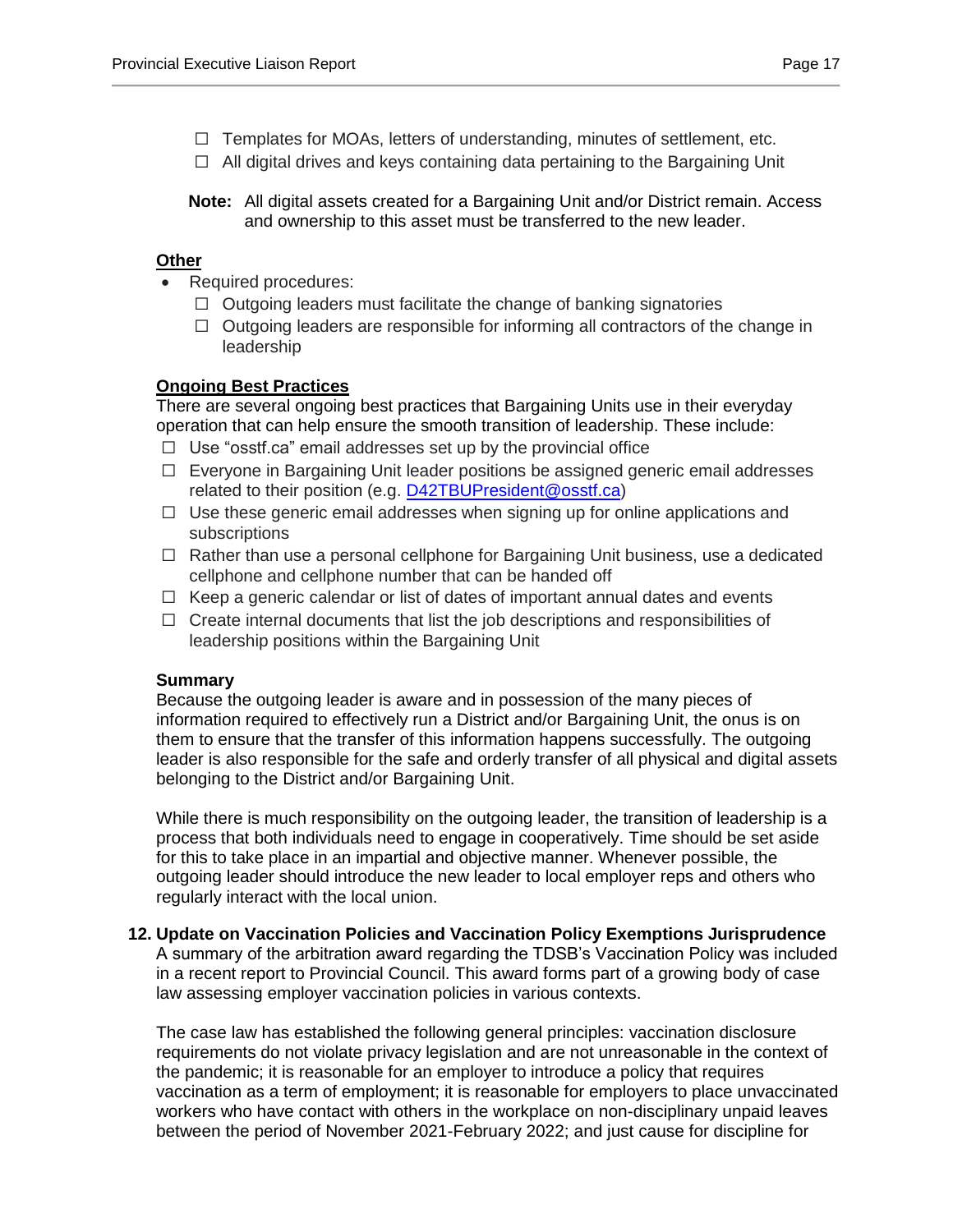non-compliance must depend on individual circumstances and an analysis of mitigating factors.

Given this jurisprudence, policy grievances filed in respect of employer vaccination policies that include the above provisions are unlikely to succeed.

Certain OSSTF/FEESO bargaining units also filed individual grievances challenging the impact of employer vaccination policies on individual employees. Some of these grievances alleged that the employee's work could be done entirely remotely, some cited human rights grounds, while others cited general privacy concerns. Each individual grievance is being assessed by Provincial Office staff to determine those that should be withdrawn and whether any will continue to arbitration.

In addition to grievances challenging vaccination policies and their application to individual employees, grievances have been filed in respect of those seeking exemptions from the vaccination requirement or around the employer's application processes for such exemptions.

The mandatory vaccination policies that school board employers were required to institute were mandated to provide for medical exemptions. However, human rights legislation and the Charter prohibit discrimination and guarantee equal treatment on the grounds of religion, conscience and/or creed, such that any objection to being vaccinated on these bases would have to be considered.

All school board policies contained provisions for exemptions. As part of the process for allowing employees to apply for a medical exemption, some boards created a form for completion.

Some policy grievances were filed objecting to this form, alleging that they improperly required disclosure of a member's diagnosis and other confidential medical information and insisting that the Abilities Form in Appendix B of the collective agreement be the only form allowed. However, as the Abilities Form is intended to address access to sick leave and the request for an exemption does not involve sick pay, there is likely no requirement to use the Abilities Form for the purpose of vaccine accommodation. As such, exemption forms requesting a degree of medical information are likely justified, but a requirement to allow an employer or agent contact a medical practitioner is not.

Finally, several individual grievances were filed around refusals to grant religious and creed exemption requests. This area is less well-developed in the jurisprudence and as such it is more difficult at this juncture to predict the chances of success of specific religion/creed grievances.

However, general arguments asserting Judeo-Christian doctrines (based on a defilement of the body) are likely to fail, as we are aware of no mainstream religious organization who have made this claim.

Assuming it could be established that abstention from vaccines is required by legitimate creed, sincere belief would likely have to be corroborated with evidence that the grievor adheres to the relied upon principles in all aspects of their lives. Specific questions about ingesting substances harmful to the body would have to be explored, including vaccine history, and any evidence the member was being selective would suggest the issue is one of personal preference rather than creed.